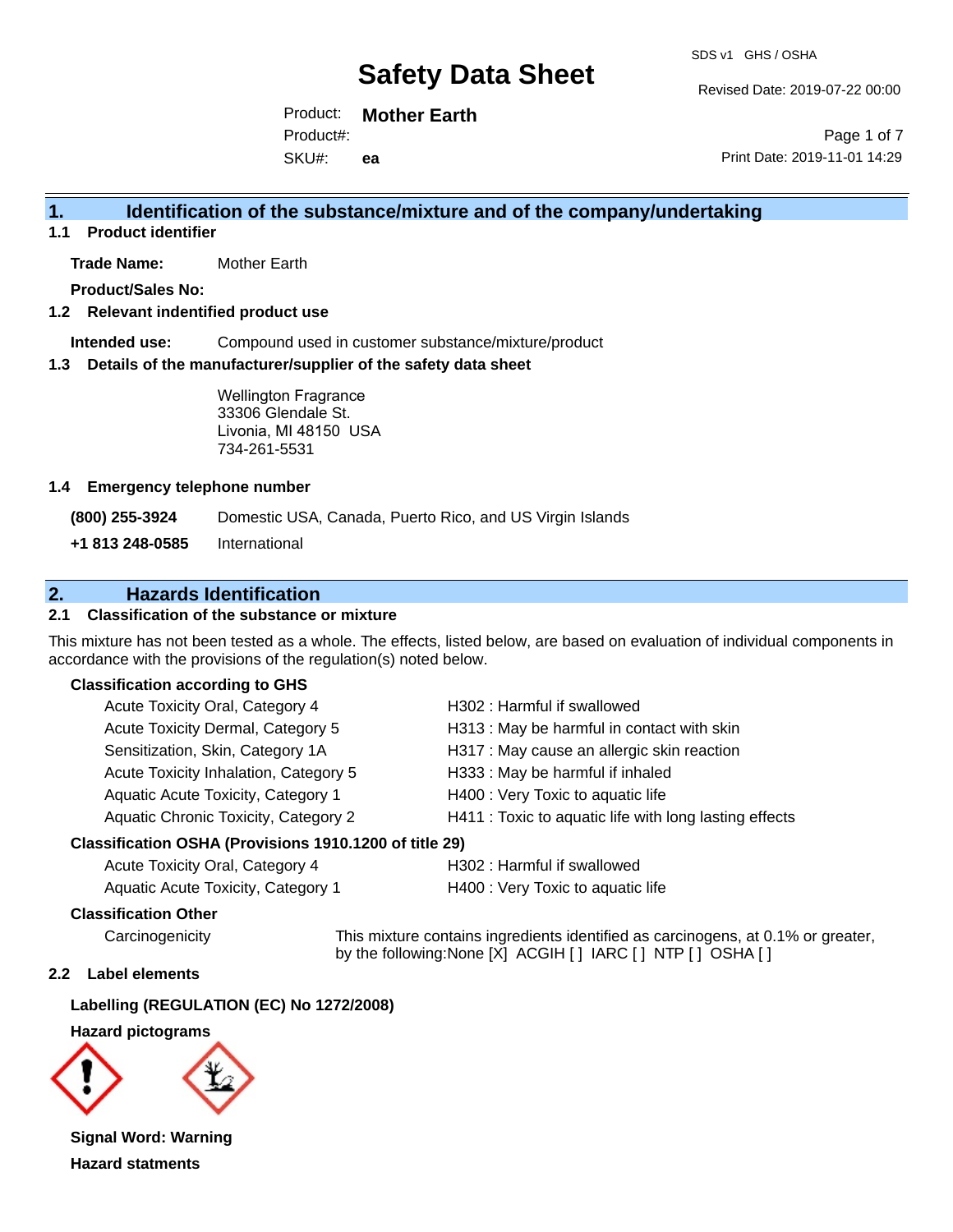Revised Date: 2019-07-22 00:00

Print Date: 2019-11-01 14:29

Page 2 of 7

| Product: Mother Earth |    |  |
|-----------------------|----|--|
| Product#:             |    |  |
| SKU#:                 | ea |  |

| Harmful if swallowed                                                                     |
|------------------------------------------------------------------------------------------|
| May be harmful in contact with skin                                                      |
| May cause an allergic skin reaction                                                      |
| May be harmful if inhaled                                                                |
| Very Toxic to aquatic life                                                               |
| Toxic to aquatic life with long lasting effects                                          |
|                                                                                          |
|                                                                                          |
| Wash hands thoroughly after handling                                                     |
| Do not eat, drink or smoke when using this product                                       |
| Contaminated work clothing should not be allowed out of the workplace                    |
| Avoid release to the environment                                                         |
|                                                                                          |
| IF SWALLOWED: Call a POISON CENTER or doctor/physician if you feel unwell Rinse<br>mouth |
| IF ON SKIN: Wash with soap and water                                                     |
| IF INHALED: Call a POISON CENTER or doctor/physician if you feel unwell                  |
| If skin irritation or a rash occurs: Get medical advice/attention                        |
| Wash contaminated clothing before reuse                                                  |
| <b>Collect Spillage</b>                                                                  |
|                                                                                          |

#### **2.3 Other Hazards**

**no data available**

# **3. Composition/Information on Ingredients**

### **3.1 Mixtures**

This product is a complex mixture of ingredients, which contains among others the following substance(s), presenting a health or environmental hazard within the meaning of the UN Globally Harmonized System of Classification and Labeling of Chemicals (GHS):

| CAS#<br>Ingredient     | EC#                                            | Conc.<br>Range | <b>GHS Classification</b>          |
|------------------------|------------------------------------------------|----------------|------------------------------------|
| 120-51-4               | $204 - 402 - 9$                                | $70 - 80 %$    | H302; H313; H400; H411             |
| <b>Benzyl Benzoate</b> |                                                |                |                                    |
| 107-75-5               | 203-518-7                                      | $2 - 5 \%$     | H317; H319; H402                   |
| Hydroxycitronellal     |                                                |                |                                    |
| 5989-27-5              | 227-813-5                                      | $2 - 5%$       | H226; H304; H315; H317; H400; H410 |
| Limonene               |                                                |                |                                    |
| 8050-15-5              | $232 - 476 - 2$ 2 - 5 %                        |                | H402; H412                         |
|                        | Methyl ester of rosin (partially hydrogenated) |                |                                    |
| 32210-23-4             | 250-954-9                                      | $1 - 2%$       | H303: H317: H401                   |
|                        | 4-tert-Butylcyclohexyl acetate                 |                |                                    |
| 78-70-6                | 201-134-4                                      | $1 - 2\%$      | H227; H303; H315; H317; H319; H402 |
| Linalool               |                                                |                |                                    |
|                        |                                                |                |                                    |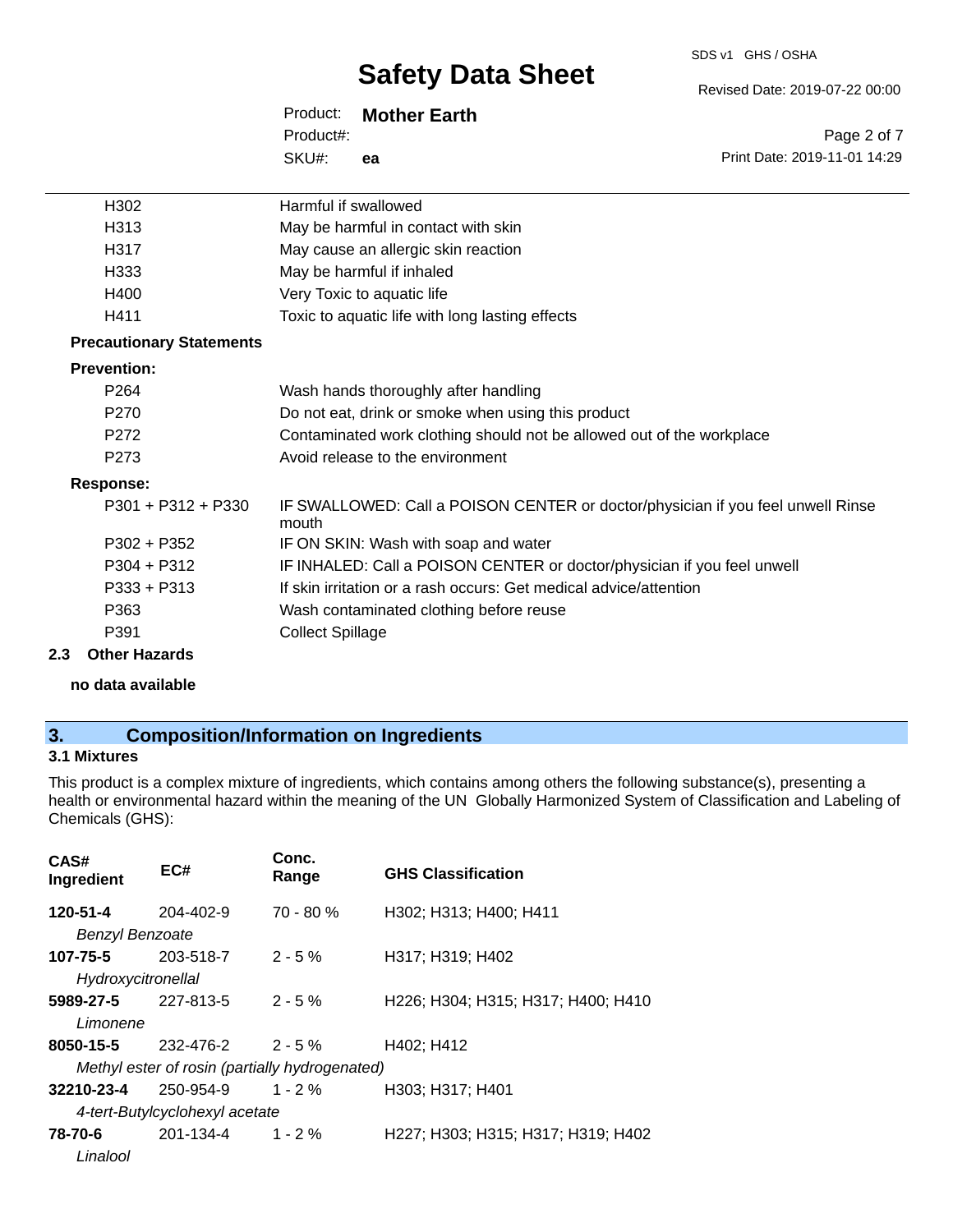SDS v1 GHS / OSHA

Revised Date: 2019-07-22 00:00

Product: **Mother Earth**

Product#:

SKU#: **ea**

Page 3 of 7 Print Date: 2019-11-01 14:29

| CAS#<br>Ingredient | EC#                                                      | Conc.<br>Range | <b>GHS Classification</b>                                                                   |
|--------------------|----------------------------------------------------------|----------------|---------------------------------------------------------------------------------------------|
| $80 - 54 - 6$      | 201-289-8                                                | $1 - 2 \%$     | H227; H302; H315; H317; H361; H401;                                                         |
|                    | <b>Butylphenyl Methylpropional</b>                       |                | H412                                                                                        |
| 103-95-7           | 203-161-7                                                | $1 - 2 \%$     | H227; H303; H315; H317; H401; H412                                                          |
| Cyclamen Aldehyde  |                                                          |                |                                                                                             |
| 1222-05-5          | 214-946-9                                                | $1 - 2 \%$     | H316; H400; H410                                                                            |
|                    | Hexamethylindanopyran                                    |                |                                                                                             |
| 31906-04-4         | 250-863-4                                                | $0.1 - 1.0 \%$ | H317; H402                                                                                  |
|                    | Hydroxyisohexyl 3-cyclohexene carboxaldehyde             |                |                                                                                             |
| 1205-17-0          | 214-881-6                                                | $0.1 - 1.0 \%$ | H303; H317; H361; H401; H411                                                                |
|                    | a-Methyl-1,3-benzodioxole-5-propionaldehyde              |                |                                                                                             |
| 6259-76-3          | 228-408-6                                                | $0.1 - 1.0 \%$ | H315; H317; H319; H400; H410                                                                |
| Hexyl salicylate   |                                                          |                |                                                                                             |
|                    | See Section 16 for full text of GHS classification codes |                |                                                                                             |
|                    |                                                          |                | See Section 16 for full text of GHS classification codes which where not shown in section 2 |

Total Hydrocarbon Content (%  $w/w$ ) = 2.43

| 4.                                              | <b>First Aid Measures</b>                                                  |                                                                                                               |
|-------------------------------------------------|----------------------------------------------------------------------------|---------------------------------------------------------------------------------------------------------------|
| <b>Description of first aid measures</b><br>4.1 |                                                                            |                                                                                                               |
|                                                 | Inhalation:                                                                | Remove from exposure site to fresh air and keep at rest.<br>Obtain medical advice.                            |
|                                                 | Eye Exposure:                                                              | Flush immediately with water for at least 15 minutes.<br>Contact physician if symptoms persist.               |
|                                                 | <b>Skin Exposure:</b>                                                      | Remove contaminated clothes. Wash thoroughly with water (and soap).<br>Contact physician if symptoms persist. |
|                                                 | Ingestion:                                                                 | Rinse mouth with water and obtain medical advice.                                                             |
| 4.2                                             | Most important symptoms and effects, both acute and delayed                |                                                                                                               |
|                                                 | <b>Symptoms:</b>                                                           | no data available                                                                                             |
|                                                 | Risks:                                                                     | Refer to Section 2.2 "Hazard Statements"                                                                      |
| 4.3                                             | Indication of any immediate medical attention and special treatment needed |                                                                                                               |
|                                                 | Treatment:                                                                 | Refer to Section 2.2 "Response"                                                                               |
| 5.                                              | <b>Fire-Fighting measures</b>                                              |                                                                                                               |
| 5.1                                             | <b>Extinguishing media</b>                                                 |                                                                                                               |
|                                                 | Suitable:                                                                  | Carbon dioxide (CO2), Dry chemical, Foam                                                                      |
|                                                 | Unsuitable                                                                 | Do not use a direct water jet on burning material                                                             |

**5.2 Special hazards arising from the substance or mixture**

|  | <b>During fire fighting:</b> |  |
|--|------------------------------|--|
|  |                              |  |

**5.3 Advice for firefighters**

Water may be ineffective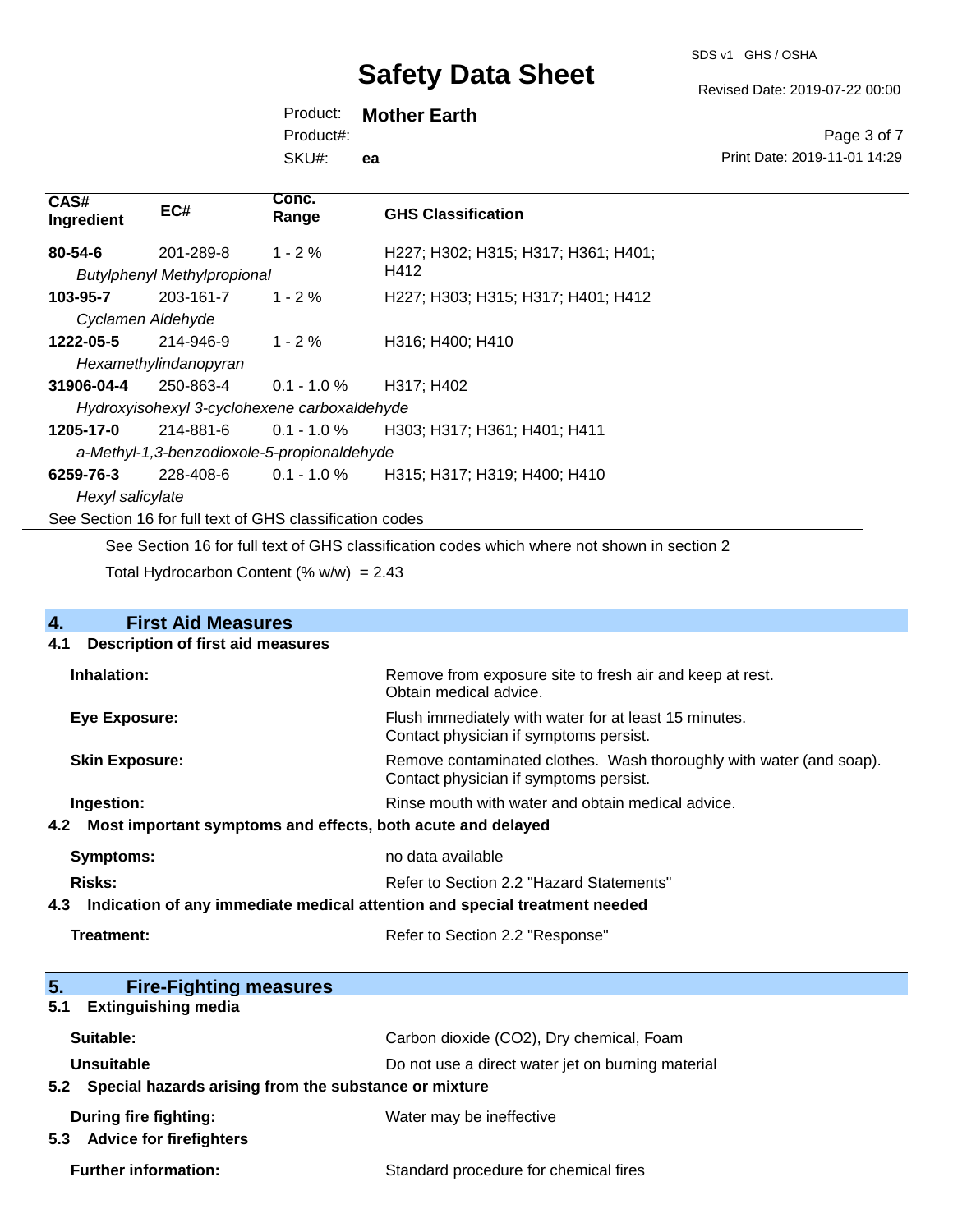Revised Date: 2019-07-22 00:00

Product: **Mother Earth** SKU#: Product#: **ea**

Page 4 of 7 Print Date: 2019-11-01 14:29

#### **6. Accidental Release Measures**

#### **6.1 Personal precautions, protective equipment and emergency procedures**

Avoid inhalation and contact with skin and eyes. A self-contained breathing apparatus is recommended in case of a major spill.

#### **6.2 Environmental precautions**

Keep away from drains, soil, and surface and groundwater.

#### **6.3 Methods and materials for containment and cleaning up**

Clean up spillage promptly. Remove ignition sources. Provide adequate ventilation. Avoid excessive inhalation of vapors. Gross spillages should be contained by use of sand or inert powder and disposed of according to the local regulations.

#### **6.4 Reference to other sections**

Not Applicable

### **7. Handling and Storage**

#### **7.1 Precautions for safe handling**

Apply according to good manufacturing and industrial hygiene practices with proper ventilation. Do not drink, eat or smoke while handling. Respect good personal hygiene.

#### **7.2 Conditions for safe storage, including any incompatibilities**

Store in a cool, dry and ventilated area away from heat sources and protected from light in tightly closed original container. Avoid uncoated metal container. Keep air contact to a minimum.

#### **7.3 Specific end uses**

No information available

#### **8. Exposure Controls/Personal Protection**

#### **8.1 Control parameters**

| <b>Exposure Limits:</b><br>Contains no substances with occupational exposure limit values. |
|--------------------------------------------------------------------------------------------|
|--------------------------------------------------------------------------------------------|

**Engineering Controls:** Use local exhaust as needed.

#### **8.2 Exposure controls - Personal protective equipment**

| Eye protection:                | Tightly sealed goggles, face shield, or safety glasses with brow guards and side shields, etc.<br>as may be appropriate for the exposure |  |
|--------------------------------|------------------------------------------------------------------------------------------------------------------------------------------|--|
| <b>Respiratory protection:</b> | Avoid excessive inhalation of concentrated vapors. Apply local ventilation where appropriate.                                            |  |
| <b>Skin protection:</b>        | Avoid Skin contact. Use chemically resistant gloves as needed.                                                                           |  |

#### **9. Physical and Chemical Properties**

#### **9.1 Information on basic physical and chemical properties**

| Appearance:       | Liquid                               |
|-------------------|--------------------------------------|
| Odor:             | Conforms to Standard                 |
| Color:            | Yellow Tint (G1) to Pale Yellow (G3) |
| <b>Viscosity:</b> | Liquid                               |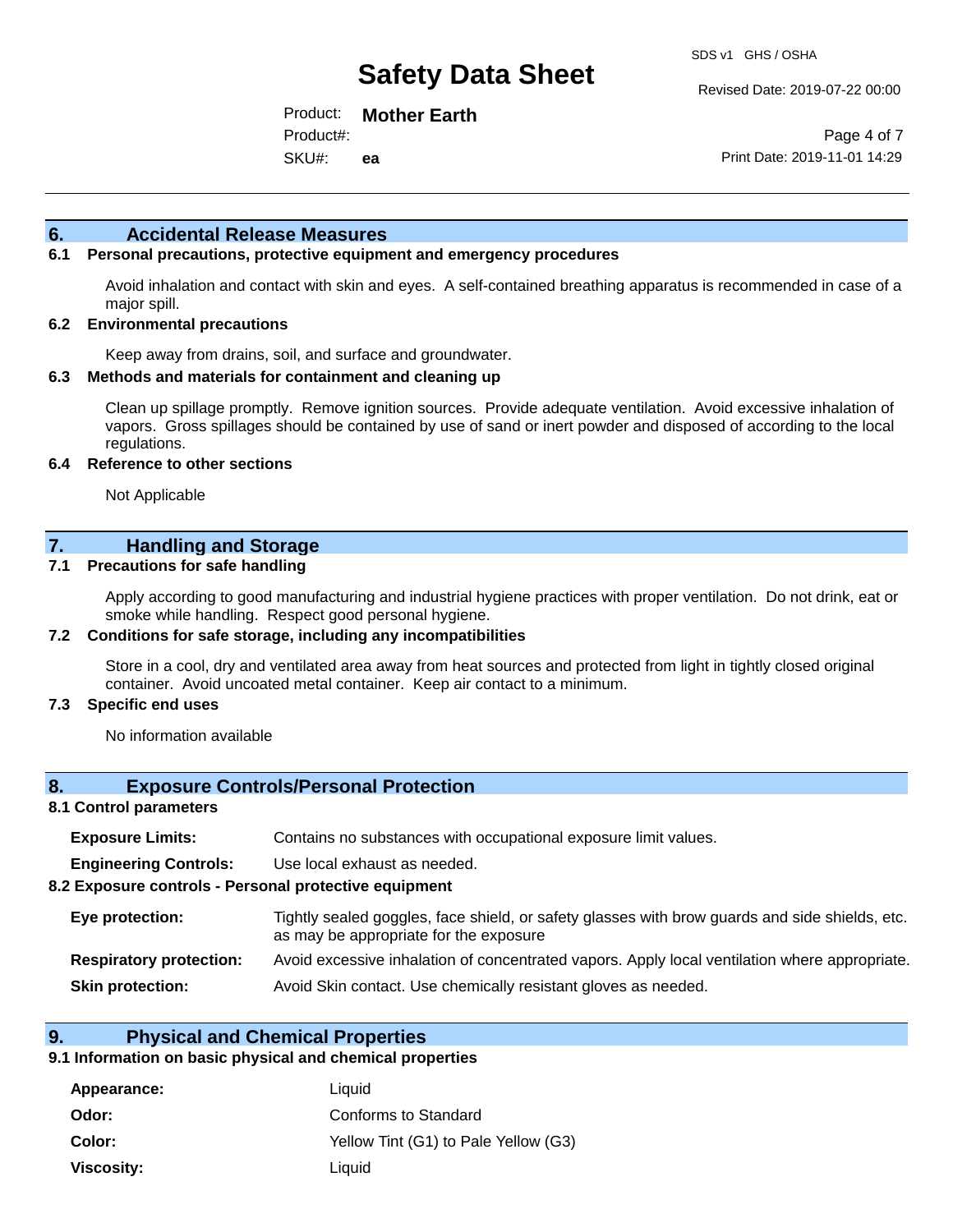Revised Date: 2019-07-22 00:00

Product: **Mother Earth** SKU#: Product#: **ea**

Page 5 of 7 Print Date: 2019-11-01 14:29

| <b>Freezing Point:</b>       | Not determined     |
|------------------------------|--------------------|
| <b>Boiling Point:</b>        | Not determined     |
| <b>Melting Point:</b>        | Not determined     |
| <b>Flashpoint (CCCFP):</b>   | $>200$ F (93.33 C) |
| <b>Auto flammability:</b>    | Not determined     |
| <b>Explosive Properties:</b> | None Expected      |
| <b>Oxidizing properties:</b> | None Expected      |
| Vapor Pressure (mmHg@20 C):  | 0.0326             |
| %VOC:                        | 0.03               |
| Specific Gravity @ 25 C:     | 1.0770             |
| Density @ 25 C:              | 1.0740             |
| Refractive Index @ 20 C:     | 1.5470             |
| Soluble in:                  | Oil                |

# **10. Stability and Reactivity**

| 10.1 Reactivity                         | None                                               |
|-----------------------------------------|----------------------------------------------------|
| <b>10.2 Chemical stability</b>          | Stable                                             |
| 10.3 Possibility of hazardous reactions | None known                                         |
| <b>10.4 Conditions to avoid</b>         | None known                                         |
| 10.5 Incompatible materials             | Strong oxidizing agents, strong acids, and alkalis |
| 10.6 Hazardous decomposition products   | None known                                         |

### **11. Toxicological Information**

## **11.1 Toxicological Effects**

Acute Toxicity Estimates (ATEs) based on the individual Ingredient Toxicity Data utilizing the "Additivity Formula"

| Acute toxicity - Oral - (Rat) mg/kg                | (LD50: 1716.9808) Harmful if swallowed                   |
|----------------------------------------------------|----------------------------------------------------------|
| Acute toxicity - Dermal - (Rabbit) mg/kg           | (LD50: 3813.2945) May be harmful in contact with skin    |
| Acute toxicity - Inhalation - (Rat) mg/L/4hr       | (LD50: 134.4081) May be harmful if inhaled               |
| <b>Skin corrosion / irritation</b>                 | May be harmful if inhaled                                |
| Serious eye damage / irritation                    | Not classified - the classification criteria are not met |
| <b>Respiratory sensitization</b>                   | Not classified - the classification criteria are not met |
| <b>Skin sensitization</b>                          | May cause an allergic skin reaction                      |
| <b>Germ cell mutagenicity</b>                      | Not classified - the classification criteria are not met |
| Carcinogenicity                                    | Not classified - the classification criteria are not met |
| <b>Reproductive toxicity</b>                       | Not classified - the classification criteria are not met |
| Specific target organ toxicity - single exposure   | Not classified - the classification criteria are not met |
| Specific target organ toxicity - repeated exposure | Not classified - the classification criteria are not met |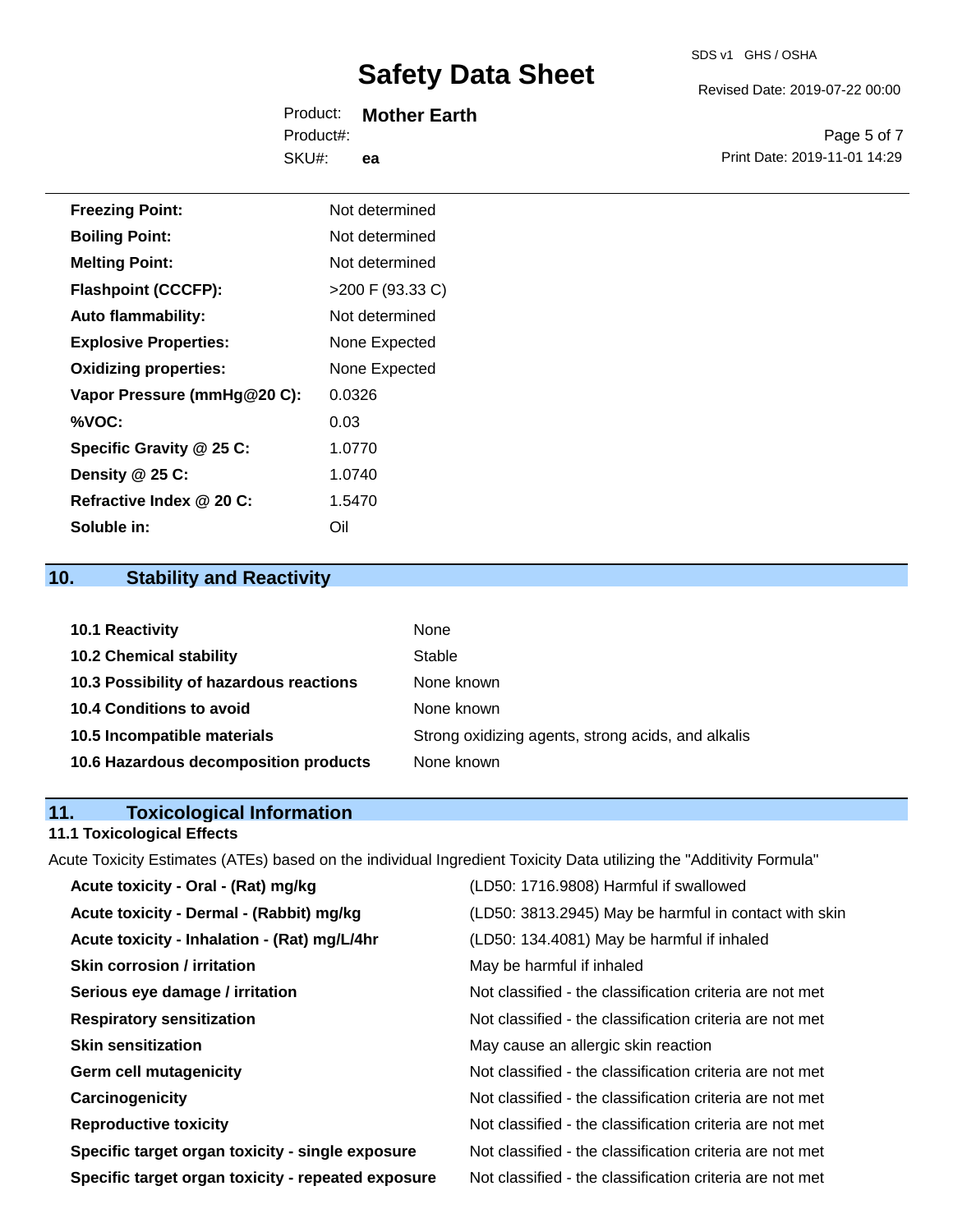SDS v1 GHS / OSHA

Revised Date: 2019-07-22 00:00

Product: **Mother Earth** Product#:

SKU#: **ea**

Page 6 of 7 Print Date: 2019-11-01 14:29

**Aspiration hazard Not classified - the classification criteria are not met** Not classified - the classification criteria are not met

### **12. Ecological Information**

**12.1 Toxicity**

| <b>Acute acquatic toxicity</b>     | Very Toxic to aquatic life                      |  |  |
|------------------------------------|-------------------------------------------------|--|--|
| <b>Chronic acquatic toxicity</b>   | Toxic to aquatic life with long lasting effects |  |  |
| <b>Toxicity Data on soil</b>       | no data available                               |  |  |
| <b>Toxicity on other organisms</b> | no data available                               |  |  |
|                                    |                                                 |  |  |
| 12.2 Persistence and degradability | no data available                               |  |  |
| 12.3 Bioaccumulative potential     | no data available                               |  |  |
| 12.4 Mobility in soil              | no data available                               |  |  |
| 12.5 Other adverse effects         | no data available                               |  |  |

**13. Disposal Conditions** 

#### **13.1 Waste treatment methods**

Do not allow product to reach sewage systems. Dispose of in accordance with all local and national regulations. Send to a licensed waste management company.The product should not be allowed to enter drains, water courses or the soil. Do not contaminate ponds, waterways or ditches with chemical or used container.

### **14. Transport Information**

| <b>Marine Pollutant</b>                                       | Yes. Ingredient of greatest environmental impact:<br>120-51-4 : (70 - 80 %) : Benzyl Benzoate |              |                                     |                 |               |  |  |
|---------------------------------------------------------------|-----------------------------------------------------------------------------------------------|--------------|-------------------------------------|-----------------|---------------|--|--|
| <b>Regulator</b>                                              |                                                                                               | <b>Class</b> | <b>Pack Group</b>                   | <b>Sub Risk</b> | UN-nr.        |  |  |
| U.S. DOT (Non-Bulk)                                           |                                                                                               |              | Not Regulated - Not Dangerous Goods |                 |               |  |  |
| <b>Chemicals NOI</b>                                          |                                                                                               |              |                                     |                 |               |  |  |
| <b>ADR/RID (International Road/Rail)</b>                      |                                                                                               |              |                                     |                 |               |  |  |
| <b>Environmentally Hazardous</b><br>Substance, Liquid, n.o.s. |                                                                                               | 9            | $\mathbf{III}$                      |                 | <b>UN3082</b> |  |  |
| <b>IATA (Air Cargo)</b>                                       |                                                                                               |              |                                     |                 |               |  |  |
| <b>Environmentally Hazardous</b><br>Substance, Liquid, n.o.s. |                                                                                               | 9            | $\mathbf{III}$                      |                 | <b>UN3082</b> |  |  |
| <b>IMDG (Sea)</b>                                             |                                                                                               |              |                                     |                 |               |  |  |
| <b>Environmentally Hazardous</b><br>Substance, Liquid, n.o.s. |                                                                                               | 9            | Ш                                   |                 | UN3082        |  |  |

### **15. Regulatory Information**

#### **U.S. Federal Regulations**

**TSCA (Toxic Substance Control Act)** All components of the substance/mixture are listed or exempt **40 CFR(EPCRA, SARA, CERCLA and CAA)** This product contains NO components of concern.